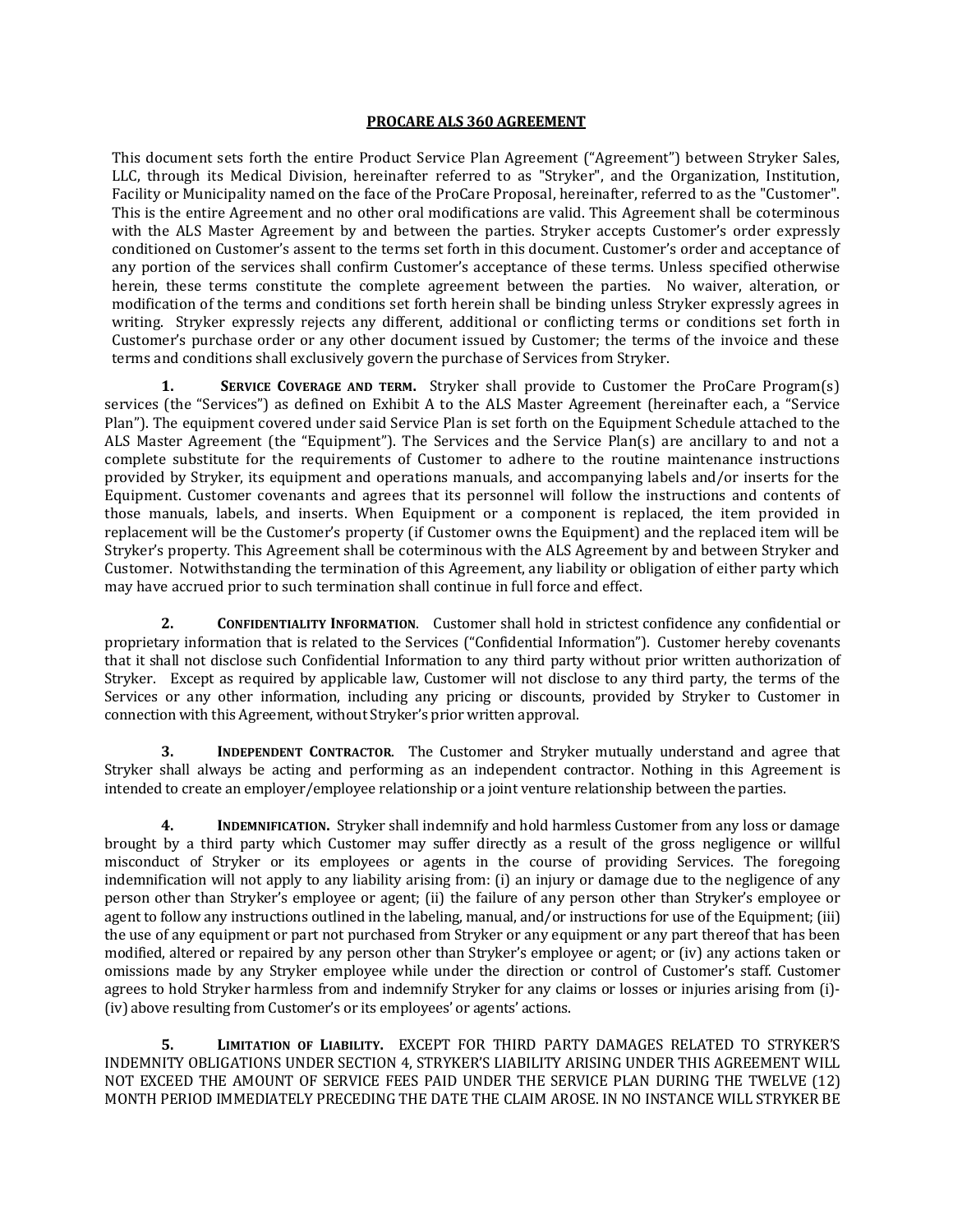LIABLE TO CUSTOMER FOR INCIDENTAL, PUNITIVE, SPECIAL, COVER, EXEMPLARY, MULTIPLIED OR CONSEQUENTIAL DAMAGES OR ATTORNEYS' FEES OR COSTS FOR ANY ACTIONS UNDER OR RELATED TO THIS AGREEMENT.

**6. SERVICE LIMITATIONS.** Stryker represents and warrants that the Services shall be performed in a workmanlike manner and with professional diligence and skill. Services will comply with all applicable laws and regulations. During the term of the Service Plan, Stryker will maintain the Equipment in good working condition. Notwithstanding any other provision of this Agreement, the Services do not include repairs or other services made necessary by or related to, the following: (1) abnormal wear or damage caused by misuse or by failure to perform normal and routine maintenance as set out in the Stryker maintenance manual or operating instructions, (2) accidents, (3) catastrophe, (4) acts of god, (5) any malfunction resulting from faulty maintenance, improper repair, damage and/or alteration by non-Stryker authorized personnel, (6) Equipment on which any original serial numbers or other identification marks have been removed or destroyed, or (7) Equipment that has been repaired with any unauthorized or non-Stryker components. In addition, in order to ensure safe operation of the Equipment, only Stryker accessories should be used. Stryker reserves the right to invalidate the Services if Equipment is used with accessories not manufactured by Stryker. TO THE FULLEST EXTENT PERMITTED BY LAW, THE EXPRESS WARRANTIES SET FORTH IN THIS SECTION ARE THE ONLY WARRANTIES APPLICABLE TO THE SERVICES AND ARE EXPRESSLY IN LIEU OF ANY OTHER WARRANTY BY STRYKER, EXPRESSED OR IMPLIED, INCLUDING, BUT NOT LIMITED TO, ANY IMPLIED WARRANTY OF MERCHANTABILITY, NONINFRINGEMENT OR FITNESS FOR A PARTICULAR PURPOSE.

**7. CUSTOMER OBLIGATIONS.** Customer shall use commercially reasonable efforts to cooperate with Stryker in connection with Stryker's performance of the Services. Customer understands and acknowledges that Stryker employees will not provide surgical or medical advice, will not practice surgery or medicine, will not come in physical contact with the patient, will not enter the "sterile field" at any time, and will not direct equipment or instruments that come in contact with the patient during surgery. Customer's personnel will refrain from requesting Stryker employees to take any actions in violation of these requirements or in violation of applicable laws, rules or regulations, Customer policies, or the patient's informed consent. A refusal by Stryker employees to engage in such activities shall not be a breach of this Agreement. Customer consents to the presence of Stryker employees in its operating rooms, where applicable, in order for Stryker to provide Services under this Agreement and represents that it will obtain all necessary consents from patients. Customer is to make every reasonable effort to clean and disinfect equipment prior to providing it for maintenance. Stryker reserves the right to deny service until the Equipment is offered in a safe and sterile condition.

**8. INSPECTION SCHEDULING.** Service inspections will be scheduled in advance at a mutually agreed upon time for such period of time as is reasonably necessary to complete the Services. Equipment not made available at the specified time will be serviced at the next scheduled service inspection unless specific arrangements are made with Stryker. Such arrangements will include travel and other special charges at Stryker's then current rates.

**9. EQUIPMENT CHANGES.** During the term of the Agreement and upon each party's written consent, changes to the Equipment may be made. All changes are subject to the terms and conditions contained herein. Stryker shall adjust the charges and modify the ALS Master Agreement to reflect the changes.

**10. EXPECTED SERVICE LIFE.** THIS AGREEMENT MAY INCLUDE PRODUCTS WHICH ARE BEYOND THEIR WARRANTY PERIOD AND TESTED EXPECTED SERVICE LIFE. ANY SUCH PRODUCT WILL BE INSPECTED SOLELY TO DETERMINE IF THE PRODUCT MEETS THE OPERATIONS AND MAINTENANCE MANUAL GUIDELINES FOR THAT PARTICULAR PRODUCT AS OF THE DATE OF INSPECTION. DESPITE ANY SUCH INSPECTION, STRYKER MAKES NO CLAIMS OR ASSURANCES AS TO FUTURE PERFORMANCE, INCLUDING NO EXPRESS OR IMPLIED WARRANTY, FOR ANY PRODUCT WHICH WAS INSPECTED OUTSIDE OF ITS WARRANTY PERIOD OR BEYOND ITS TESTED EXPECTED SERVICE LIFE.

**11. WAIVER EXCLUSION.** No failure to exercise and no delay by Stryker in exercising any right, power or privilege hereunder shall operate as a waiver thereof. No waiver of any breach of any provision by Stryker shall be deemed to be a waiver by Stryker of any preceding or succeeding breach of the same or any other provision. No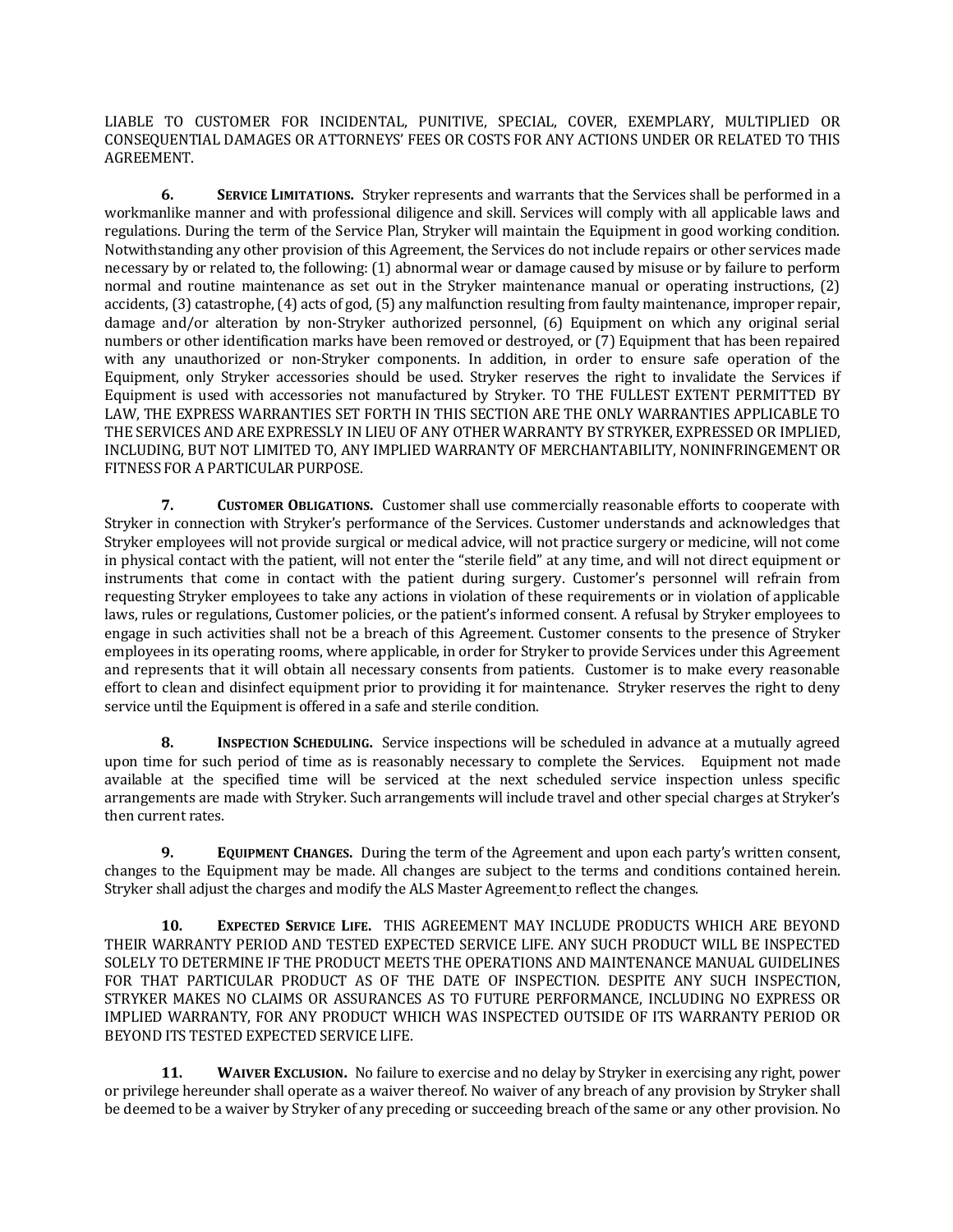extension of time by Stryker for performance of any obligations or other acts hereunder or under any other agreement shall be deemed to be an extension of time for performances of any other obligations or any other acts by Stryker.

**12. INSURANCE.** Stryker shall maintain the following insurance coverage during the term of the Agreement: (i) commercial general liability insurance, including products and completed operations liability coverage, with limits of \$1,000,000.00 per occurrence and \$2,000,000.00 annual aggregate covering Stryker's liability for bodily injury, personal injury, and property damage; (ii) commercial automobile liability insurance with a combined single limit of \$1,000,000.00 per accident covering Stryker's liability for bodily injury and property damage arising out of Stryker's use of owned, hired, and non-owned vehicles; and (iii) worker's compensation insurance as required by applicable law and employer's liability insurance subject to limits of \$1,000,000 per accident and \$1,000,000 per employee and policy limit for disease covering Stryker's liability for work-related injuries to all Stryker employees. At Customer's written request, certificates of insurance shall be provided by Stryker prior to commencement of the Services at any premises owned or operated by Customer. Notwithstanding any requirements hereunder to the contrary, to the extent permitted by applicable laws and regulations, Stryker shall be permitted to meet the above requirements through a program of self-insurance.

**13. WARRANTY OF NON-EXCLUSION.** Each party represents and warrants that as of the Effective Date of the Services, neither it nor any of its employees, are or have been excluded terminated, suspended, or debarred from a federal or state health care program or from participation in any federal or state procurement or nonprocurement programs. Each party further represents that no final adverse action by the federal or state government has occurred or is pending or threatened against the party, its affiliates, or, to its knowledge, against any employee. Each party also represents that if during the term of this Agreement it, or any of its employees becomes so excluded, terminated, suspended, or debarred from a federal or state health care program or from participation in any federal or state procurement or non-procurement programs, such will promptly notify the other party. Each party retains the right to terminate or modify this Agreement in the event of the other party's exclusion from a federal or state health care program.

**14. COMPLIANCE REQUIREMENTS.** Stryker, as supplier/servicer, hereby informs Customer of Customer's obligation to make all reports and disclosures required by law or contract, including without limitation properly reporting and appropriately reflecting actual prices paid for each item supplied hereunder net of any discount (including rebates and credits, if any) applicable to such item on Customer's Medicare cost reports, and as otherwise required under the Federal Medicare and Medicaid Anti-Kickback Statute and the regulations thereunder (42 CFR Part 1001.952(h)). Pricing under this Agreement may constitute discounts on the purchase of Services. Customer represents that (i) it shall make all required cost reports, and (ii) it has the corporate power and authority to make or cause such cost reports to be made. To the extent required by law, Customer and Stryker agree to comply with the Omnibus Reconciliation Act of 1980 (P.L. 96Z499) and it's implementing regulations (42 CFR, Part 420). To the extent applicable to the activities of Stryker hereunder, Stryker further specifically agrees that until the expiration of four (4) years after furnishing Services pursuant to this Agreement, Stryker shall make available, upon written request of the Secretary of the Department of Health and Human Services, or upon request of the Comptroller General, or any of their duly authorized representatives, this Agreement and the books, documents and records of Stryker that are necessary to verify the nature and extent of the costs charged to Customer hereunder. Stryker further agrees that if Stryker carries out any of the duties of this Agreement through a subcontract with a value or cost of ten thousand dollars (\$10,000) or more over a twelve (12) month period, with a related organization, such subcontract shall contain a clause to the effect that until the expiration of four (4) years after the furnishing of such services pursuant to such subcontract, the related organization shall make available, upon written request to the Secretary, or upon request to the Comptroller General, or any of their duly authorized representatives the subcontract, and books and documents and records of such organization that are necessary to verify the nature and extent of such costs. In performance of this Agreement, Stryker shall also comply with all applicable state and federal regulations, including but not limited to discrimination laws.

## **15. HIPAA; DATA.**

**(a)** Stryker is not a "business associate" of Customer, as the term "business associate" is defined by HIPAA (the Health Insurance Portability and Accountability Act of 1996 and 45 C.F.R. parts 142 and